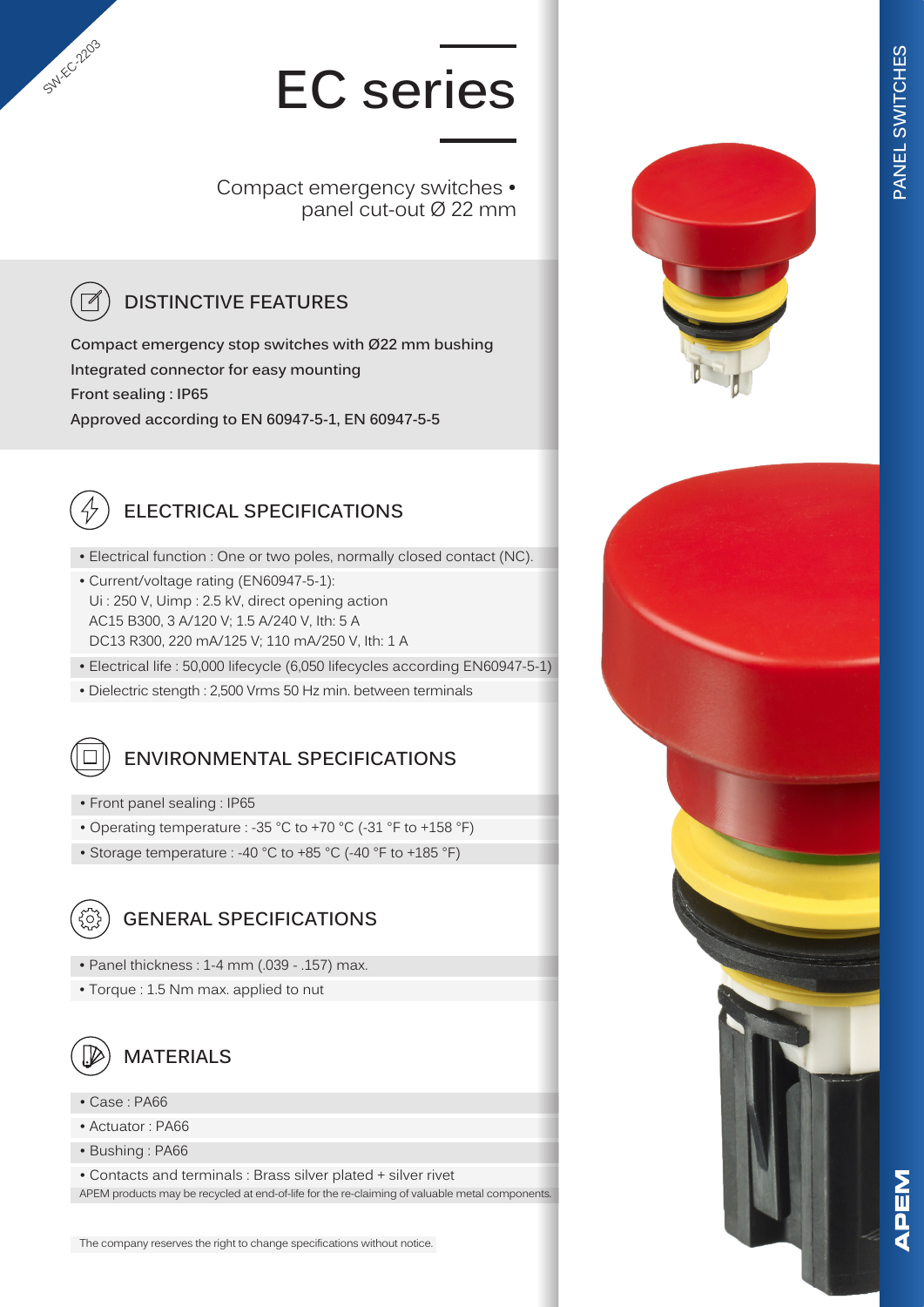## **EC series**

Compact emergency switches • panel cut-out Ø 22 mm



 $\overline{\phantom{a}}$ 









**AGENCY APPROVALS**



 $\epsilon$ 2014/35/EU



 $\overline{2.8}$  (.110) tabs to be fitted by the user (example : AMP/Tyco 0-927779-3) on connector location #11 and #12 for one pole and #21 and #22 for two poles.